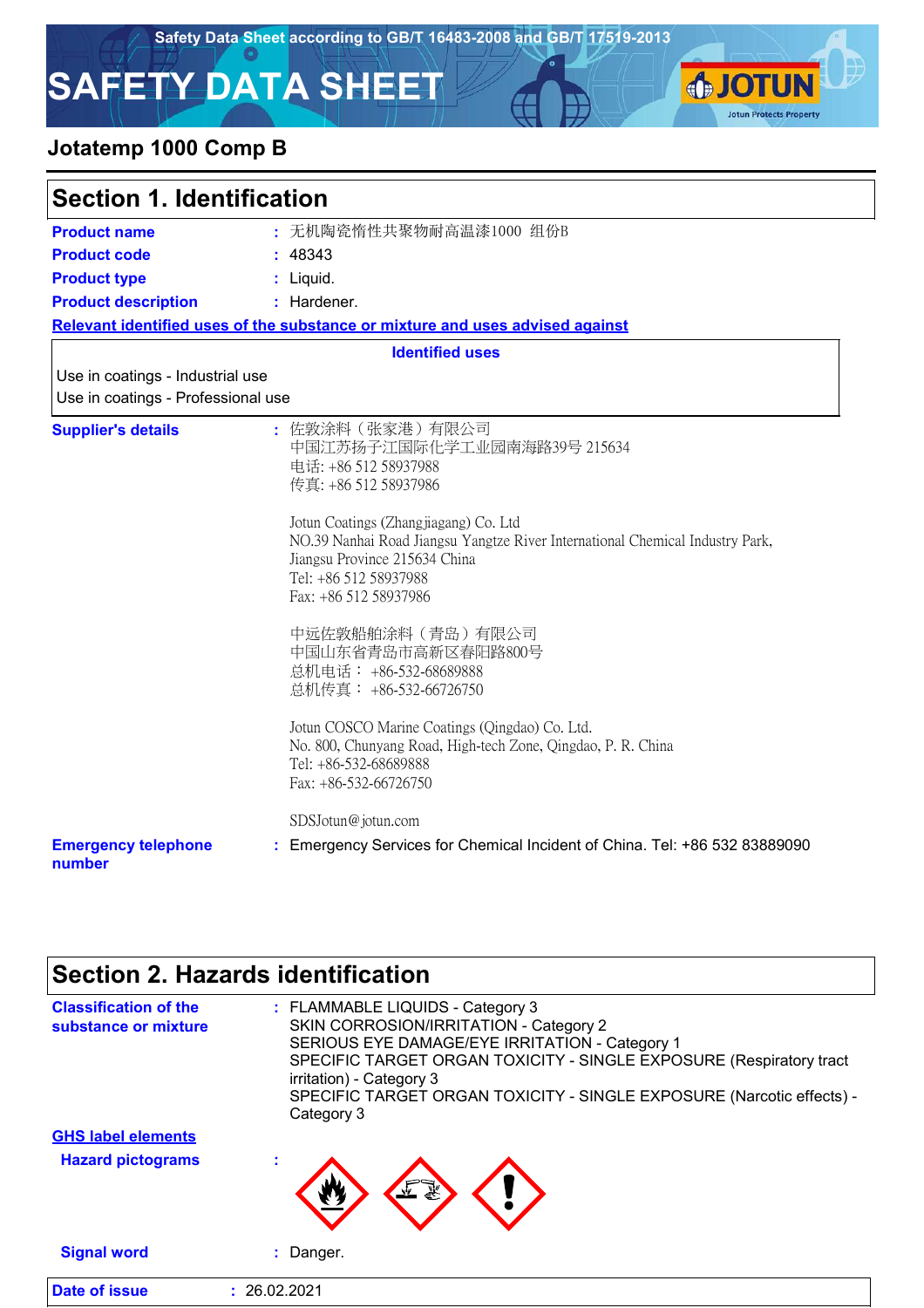| <b>Hazard statements</b>        | : H226 - Flammable liquid and vapour.<br>H315 - Causes skin irritation.<br>H318 - Causes serious eye damage.<br>H335 - May cause respiratory irritation.<br>H336 - May cause drowsiness or dizziness.                                                                                                                                                                                                                             |
|---------------------------------|-----------------------------------------------------------------------------------------------------------------------------------------------------------------------------------------------------------------------------------------------------------------------------------------------------------------------------------------------------------------------------------------------------------------------------------|
| <b>Precautionary statements</b> |                                                                                                                                                                                                                                                                                                                                                                                                                                   |
| <b>Prevention</b>               | : P280 - Wear protective gloves. Wear eye or face protection.<br>P210 - Keep away from heat, hot surfaces, sparks, open flames and other ignition<br>sources. No smoking.<br>P261 - Avoid breathing vapour.                                                                                                                                                                                                                       |
| <b>Response</b>                 | : P304 + P312 - IF INHALED: Call a POISON CENTER or doctor if you feel unwell.<br>P362 + P364 - Take off contaminated clothing and wash it before reuse.<br>P302 + P352 - IF ON SKIN: Wash with plenty of water.<br>P305 + P351 + P338, P310 - IF IN EYES: Rinse cautiously with water for several<br>minutes. Remove contact lenses, if present and easy to do. Continue rinsing.<br>Immediately call a POISON CENTER or doctor. |
| <b>Storage</b>                  | : P403 + P233 - Store in a well-ventilated place. Keep container tightly closed.<br>P403 + P235 - Keep cool.                                                                                                                                                                                                                                                                                                                      |
| <b>Disposal</b>                 | : P501 - Dispose of contents and container in accordance with all local, regional,<br>national and international regulations.                                                                                                                                                                                                                                                                                                     |

## **Section 3. Composition/information on ingredients**

| <b>Substance/mixture</b>                       | : Mixture         |               |                   |
|------------------------------------------------|-------------------|---------------|-------------------|
| <b>Other means of</b><br><b>identification</b> | : Not available.  |               |                   |
| <b>CAS number/other identifiers</b>            |                   |               |                   |
| <b>CAS number</b>                              | : Not applicable. |               |                   |
| <b>EC</b> number                               | : Mixture.        |               |                   |
| <b>Product code</b>                            | : 48343           |               |                   |
| <b>Ingredient name</b>                         |                   | $\frac{9}{6}$ | <b>CAS number</b> |
| titanium tetrabutanolate                       |                   | $≥90$         | 5593-70-4         |
| titanium tetraisopropanolate                   |                   | ≤3            | 546-68-9          |

**There are no additional ingredients present which, within the current knowledge of the supplier and in the concentrations applicable, are classified as hazardous to health or the environment and hence require reporting in this section.**

**Occupational exposure limits, if available, are listed in Section 8.**

## **Section 4. First aid measures**

| <b>Description of necessary first aid measures</b> |                                                                                                                                                                                                                                                                                                                                                                                                                                                                                                                                                                                                                                                                                                                                       |
|----------------------------------------------------|---------------------------------------------------------------------------------------------------------------------------------------------------------------------------------------------------------------------------------------------------------------------------------------------------------------------------------------------------------------------------------------------------------------------------------------------------------------------------------------------------------------------------------------------------------------------------------------------------------------------------------------------------------------------------------------------------------------------------------------|
| <b>Eye contact</b>                                 | : Get medical attention immediately. Call a poison center or physician. Immediately<br>flush eyes with plenty of water, occasionally lifting the upper and lower eyelids.<br>Check for and remove any contact lenses. Continue to rinse for at least 10 minutes.<br>Chemical burns must be treated promptly by a physician.                                                                                                                                                                                                                                                                                                                                                                                                           |
| <b>Inhalation</b>                                  | : Get medical attention immediately. Call a poison center or physician. Remove<br>victim to fresh air and keep at rest in a position comfortable for breathing. If it is<br>suspected that fumes are still present, the rescuer should wear an appropriate mask<br>or self-contained breathing apparatus. If not breathing, if breathing is irregular or if<br>respiratory arrest occurs, provide artificial respiration or oxygen by trained personnel.<br>It may be dangerous to the person providing aid to give mouth-to-mouth<br>resuscitation. If unconscious, place in recovery position and get medical attention<br>immediately. Maintain an open airway. Loosen tight clothing such as a collar, tie,<br>belt or waistband. |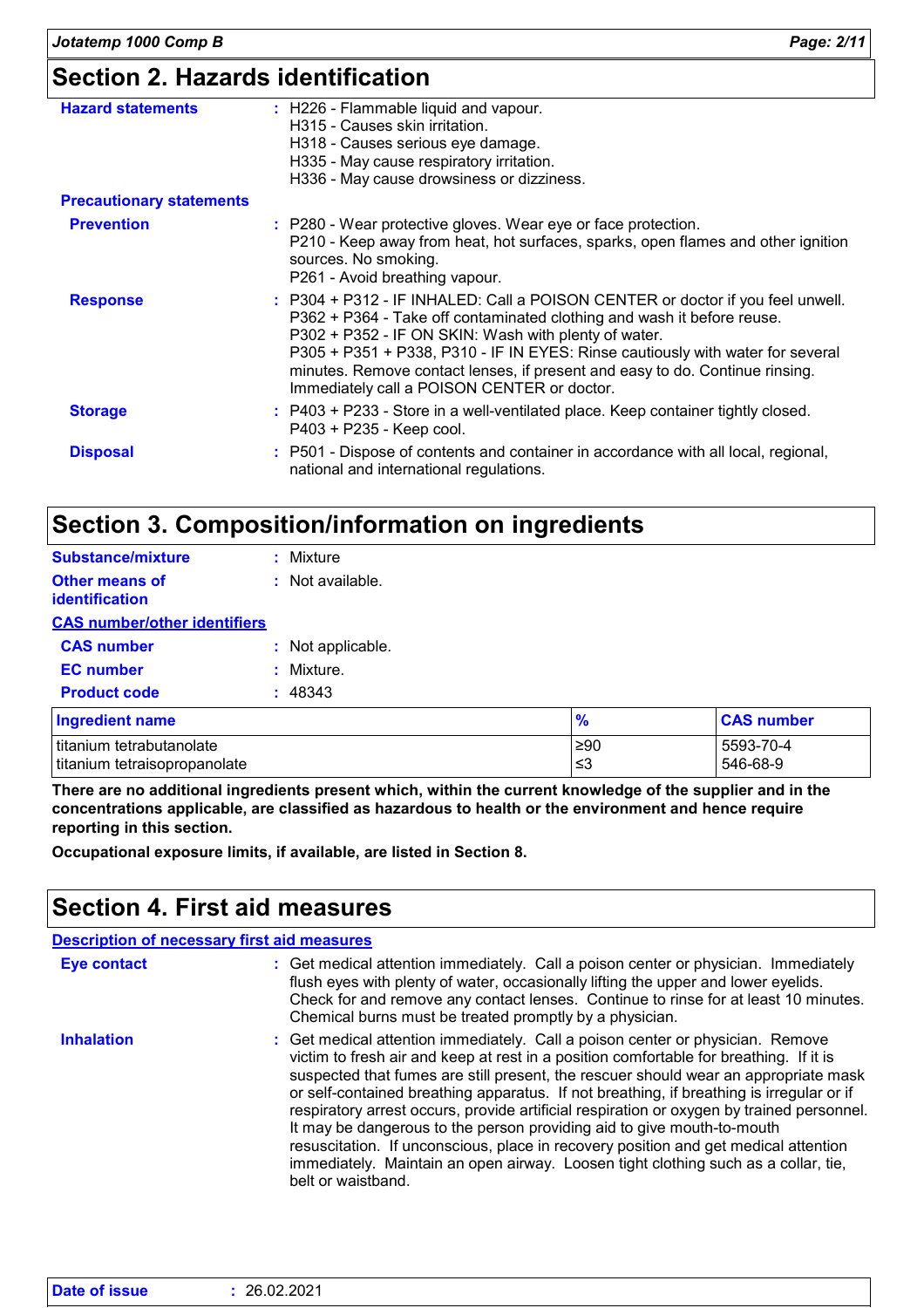## **Section 4. First aid measures**

| <b>Skin contact</b>                                | : Get medical attention immediately. Call a poison center or physician. Flush<br>contaminated skin with plenty of water. Remove contaminated clothing and shoes.<br>Wash contaminated clothing thoroughly with water before removing it, or wear<br>gloves. Continue to rinse for at least 10 minutes. Chemical burns must be treated<br>promptly by a physician. Wash clothing before reuse. Clean shoes thoroughly<br>before reuse.                                                                                                                                                                                                                                                                                                                                                                                                                                                  |
|----------------------------------------------------|----------------------------------------------------------------------------------------------------------------------------------------------------------------------------------------------------------------------------------------------------------------------------------------------------------------------------------------------------------------------------------------------------------------------------------------------------------------------------------------------------------------------------------------------------------------------------------------------------------------------------------------------------------------------------------------------------------------------------------------------------------------------------------------------------------------------------------------------------------------------------------------|
| <b>Ingestion</b>                                   | : Get medical attention immediately. Call a poison center or physician. Wash out<br>mouth with water. Remove dentures if any. Remove victim to fresh air and keep at<br>rest in a position comfortable for breathing. If material has been swallowed and the<br>exposed person is conscious, give small quantities of water to drink. Stop if the<br>exposed person feels sick as vomiting may be dangerous. Do not induce vomiting<br>unless directed to do so by medical personnel. If vomiting occurs, the head should<br>be kept low so that vomit does not enter the lungs. Chemical burns must be treated<br>promptly by a physician. Never give anything by mouth to an unconscious person.<br>If unconscious, place in recovery position and get medical attention immediately.<br>Maintain an open airway. Loosen tight clothing such as a collar, tie, belt or<br>waistband. |
| Most important symptoms/effects, acute and delayed |                                                                                                                                                                                                                                                                                                                                                                                                                                                                                                                                                                                                                                                                                                                                                                                                                                                                                        |
| <b>Potential acute health effects</b>              |                                                                                                                                                                                                                                                                                                                                                                                                                                                                                                                                                                                                                                                                                                                                                                                                                                                                                        |
| <b>Eye contact</b>                                 | : Causes serious eye damage.                                                                                                                                                                                                                                                                                                                                                                                                                                                                                                                                                                                                                                                                                                                                                                                                                                                           |
| <b>Inhalation</b>                                  | May cause drowsiness or dizziness. May cause respiratory irritation.                                                                                                                                                                                                                                                                                                                                                                                                                                                                                                                                                                                                                                                                                                                                                                                                                   |
| <b>Skin contact</b>                                | : Causes skin irritation.                                                                                                                                                                                                                                                                                                                                                                                                                                                                                                                                                                                                                                                                                                                                                                                                                                                              |
| <b>Ingestion</b>                                   | : No known significant effects or critical hazards.                                                                                                                                                                                                                                                                                                                                                                                                                                                                                                                                                                                                                                                                                                                                                                                                                                    |
| <b>Over-exposure signs/symptoms</b>                |                                                                                                                                                                                                                                                                                                                                                                                                                                                                                                                                                                                                                                                                                                                                                                                                                                                                                        |
| <b>Eye contact</b>                                 | : Adverse symptoms may include the following:<br>pain<br>watering<br>redness                                                                                                                                                                                                                                                                                                                                                                                                                                                                                                                                                                                                                                                                                                                                                                                                           |
| <b>Inhalation</b>                                  | Adverse symptoms may include the following:<br>respiratory tract irritation<br>coughing<br>nausea or vomiting<br>headache<br>drowsiness/fatigue<br>dizziness/vertigo<br>unconsciousness                                                                                                                                                                                                                                                                                                                                                                                                                                                                                                                                                                                                                                                                                                |
| <b>Skin contact</b>                                | : Adverse symptoms may include the following:<br>pain or irritation<br>redness<br>blistering may occur                                                                                                                                                                                                                                                                                                                                                                                                                                                                                                                                                                                                                                                                                                                                                                                 |
| <b>Ingestion</b>                                   | : Adverse symptoms may include the following:<br>stomach pains                                                                                                                                                                                                                                                                                                                                                                                                                                                                                                                                                                                                                                                                                                                                                                                                                         |
|                                                    | Indication of immediate medical attention and special treatment needed, if necessary                                                                                                                                                                                                                                                                                                                                                                                                                                                                                                                                                                                                                                                                                                                                                                                                   |
| <b>Notes to physician</b>                          | : Treat symptomatically. Contact poison treatment specialist immediately if large<br>quantities have been ingested or inhaled.                                                                                                                                                                                                                                                                                                                                                                                                                                                                                                                                                                                                                                                                                                                                                         |
| <b>Specific treatments</b>                         | No specific treatment.                                                                                                                                                                                                                                                                                                                                                                                                                                                                                                                                                                                                                                                                                                                                                                                                                                                                 |
| <b>Protection of first-aiders</b>                  | No action shall be taken involving any personal risk or without suitable training. If it<br>is suspected that fumes are still present, the rescuer should wear an appropriate<br>mask or self-contained breathing apparatus. It may be dangerous to the person<br>providing aid to give mouth-to-mouth resuscitation. Wash contaminated clothing<br>thoroughly with water before removing it, or wear gloves.                                                                                                                                                                                                                                                                                                                                                                                                                                                                          |

**See toxicological information (Section 11)**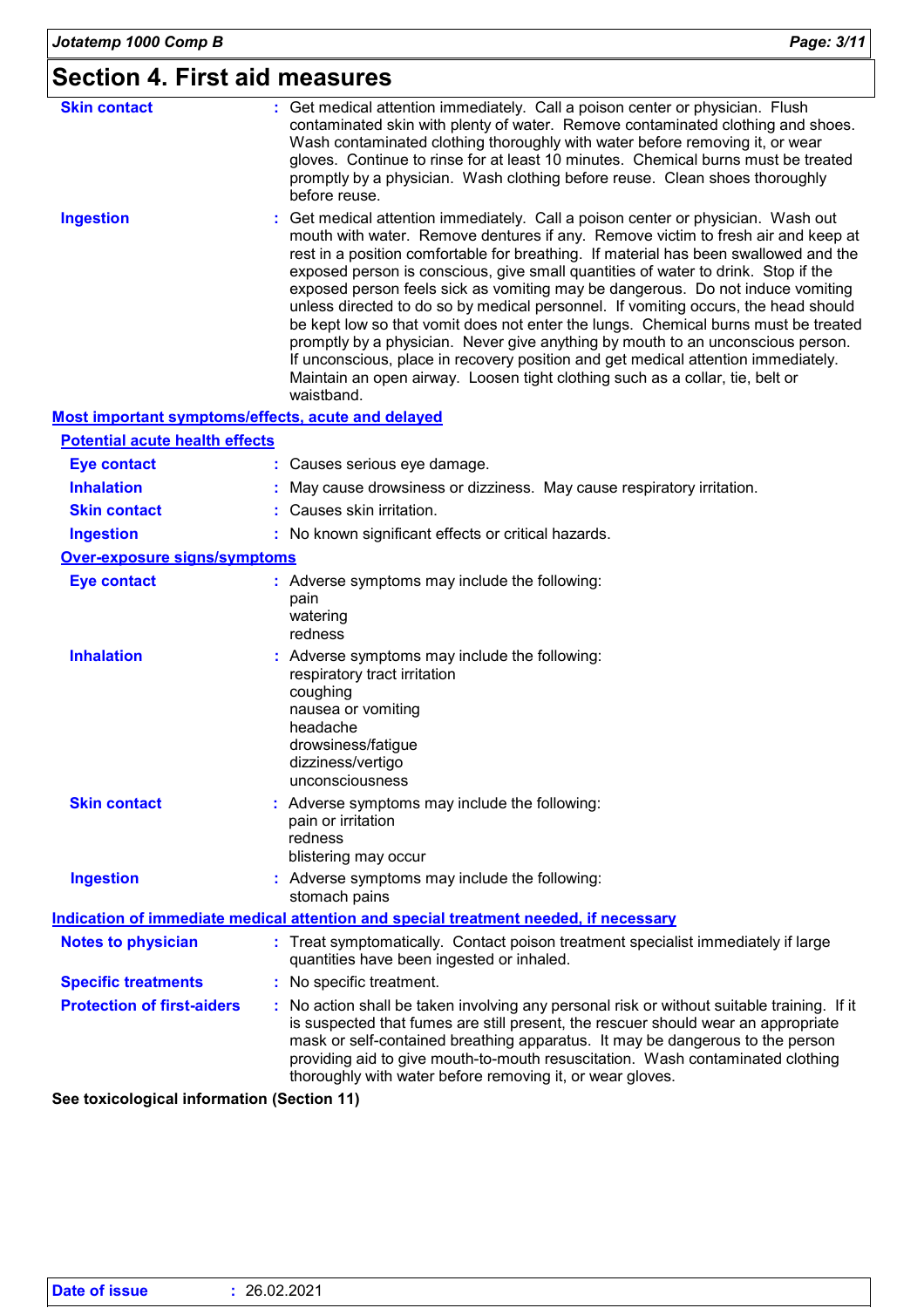## **Section 5. Firefighting measures**

| <b>Extinguishing media</b>                               |                                                                                                                                                                                                                                                                                                                               |
|----------------------------------------------------------|-------------------------------------------------------------------------------------------------------------------------------------------------------------------------------------------------------------------------------------------------------------------------------------------------------------------------------|
| <b>Suitable extinguishing</b><br>media                   | : Use dry chemical, $CO2$ , water spray (fog) or foam.                                                                                                                                                                                                                                                                        |
| Unsuitable extinguishing<br>media                        | : Do not use water jet.                                                                                                                                                                                                                                                                                                       |
| <b>Specific hazards arising</b><br>from the chemical     | : Flammable liquid and vapour. Runoff to sewer may create fire or explosion hazard.<br>In a fire or if heated, a pressure increase will occur and the container may burst, with<br>the risk of a subsequent explosion.                                                                                                        |
| <b>Hazardous thermal</b><br>decomposition products       | : Decomposition products may include the following materials:<br>carbon dioxide<br>carbon monoxide<br>metal oxide/oxides                                                                                                                                                                                                      |
| <b>Special protective actions</b><br>for fire-fighters   | : Promptly isolate the scene by removing all persons from the vicinity of the incident if<br>there is a fire. No action shall be taken involving any personal risk or without<br>suitable training. Move containers from fire area if this can be done without risk.<br>Use water spray to keep fire-exposed containers cool. |
| <b>Special protective</b><br>equipment for fire-fighters | : Fire-fighters should wear appropriate protective equipment and self-contained<br>breathing apparatus (SCBA) with a full face-piece operated in positive pressure<br>mode.                                                                                                                                                   |

## **Section 6. Accidental release measures**

| Personal precautions, protective equipment and emergency procedures |                                                                                                                                                                                                                                                                                                                                                                                                                                                                                                                                                                                                                                                                                                                                                                         |  |  |
|---------------------------------------------------------------------|-------------------------------------------------------------------------------------------------------------------------------------------------------------------------------------------------------------------------------------------------------------------------------------------------------------------------------------------------------------------------------------------------------------------------------------------------------------------------------------------------------------------------------------------------------------------------------------------------------------------------------------------------------------------------------------------------------------------------------------------------------------------------|--|--|
| For non-emergency<br>personnel                                      | : No action shall be taken involving any personal risk or without suitable training.<br>Evacuate surrounding areas. Keep unnecessary and unprotected personnel from<br>entering. Do not touch or walk through spilt material. Shut off all ignition sources.<br>No flares, smoking or flames in hazard area. Do not breathe vapour or mist.<br>Provide adequate ventilation. Wear appropriate respirator when ventilation is<br>inadequate. Put on appropriate personal protective equipment.                                                                                                                                                                                                                                                                           |  |  |
|                                                                     | For emergency responders : If specialised clothing is required to deal with the spillage, take note of any<br>information in Section 8 on suitable and unsuitable materials. See also the<br>information in "For non-emergency personnel".                                                                                                                                                                                                                                                                                                                                                                                                                                                                                                                              |  |  |
| <b>Environmental precautions</b>                                    | : Avoid dispersal of spilt material and runoff and contact with soil, waterways, drains<br>and sewers. Inform the relevant authorities if the product has caused environmental<br>pollution (sewers, waterways, soil or air).                                                                                                                                                                                                                                                                                                                                                                                                                                                                                                                                           |  |  |
| <b>Methods and material for containment and cleaning up</b>         |                                                                                                                                                                                                                                                                                                                                                                                                                                                                                                                                                                                                                                                                                                                                                                         |  |  |
| <b>Small spill</b>                                                  | : Stop leak if without risk. Move containers from spill area. Use spark-proof tools and<br>explosion-proof equipment. Dilute with water and mop up if water-soluble.<br>Alternatively, or if water-insoluble, absorb with an inert dry material and place in an<br>appropriate waste disposal container. Dispose of via a licensed waste disposal<br>contractor.                                                                                                                                                                                                                                                                                                                                                                                                        |  |  |
| <b>Large spill</b>                                                  | : Stop leak if without risk. Move containers from spill area. Use spark-proof tools and<br>explosion-proof equipment. Approach the release from upwind. Prevent entry into<br>sewers, water courses, basements or confined areas. Wash spillages into an<br>effluent treatment plant or proceed as follows. Contain and collect spillage with non-<br>combustible, absorbent material e.g. sand, earth, vermiculite or diatomaceous earth<br>and place in container for disposal according to local regulations (see Section 13).<br>Dispose of via a licensed waste disposal contractor. Contaminated absorbent<br>material may pose the same hazard as the spilt product. Note: see Section 1 for<br>emergency contact information and Section 13 for waste disposal. |  |  |

## **Section 7. Handling and storage**

**Precautions for safe handling**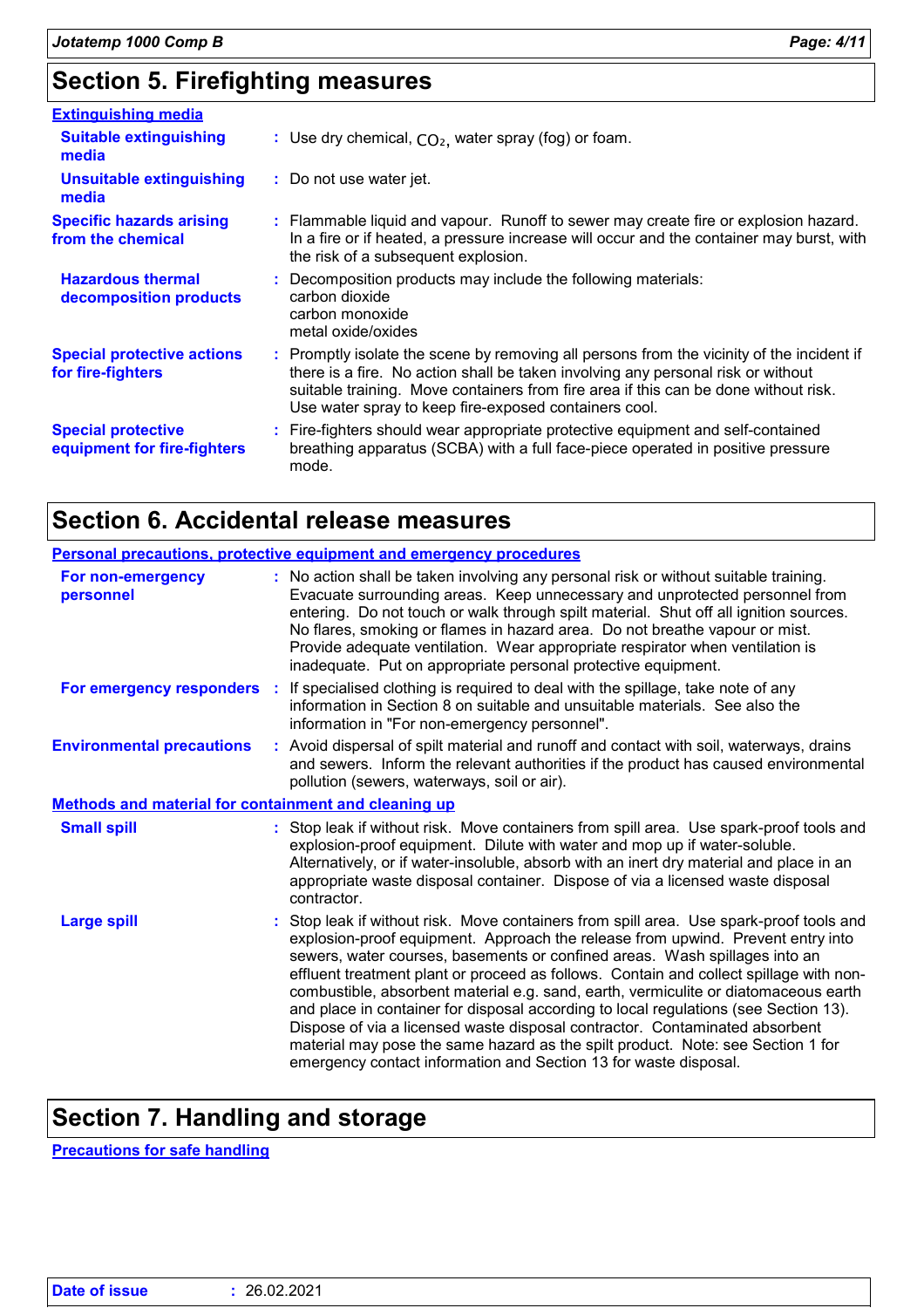## **Section 7. Handling and storage**

| <b>Protective measures</b>                                                       | : Put on appropriate personal protective equipment (see Section 8). Do not get in<br>eyes or on skin or clothing. Do not breathe vapour or mist. Do not ingest. Use only<br>with adequate ventilation. Wear appropriate respirator when ventilation is<br>inadequate. Do not enter storage areas and confined spaces unless adequately<br>ventilated. Keep in the original container or an approved alternative made from a<br>compatible material, kept tightly closed when not in use. Store and use away from<br>heat, sparks, open flame or any other ignition source. Use explosion-proof electrical<br>(ventilating, lighting and material handling) equipment. Use only non-sparking tools.<br>Take precautionary measures against electrostatic discharges. Empty containers<br>retain product residue and can be hazardous. Do not reuse container. |
|----------------------------------------------------------------------------------|--------------------------------------------------------------------------------------------------------------------------------------------------------------------------------------------------------------------------------------------------------------------------------------------------------------------------------------------------------------------------------------------------------------------------------------------------------------------------------------------------------------------------------------------------------------------------------------------------------------------------------------------------------------------------------------------------------------------------------------------------------------------------------------------------------------------------------------------------------------|
| <b>Advice on general</b><br>occupational hygiene                                 | : Eating, drinking and smoking should be prohibited in areas where this material is<br>handled, stored and processed. Workers should wash hands and face before<br>eating, drinking and smoking. Remove contaminated clothing and protective<br>equipment before entering eating areas. See also Section 8 for additional<br>information on hygiene measures.                                                                                                                                                                                                                                                                                                                                                                                                                                                                                                |
| <b>Conditions for safe storage,</b><br>including any<br><b>incompatibilities</b> | : Store in accordance with local regulations. Store in a segregated and approved<br>area. Store in original container protected from direct sunlight in a dry, cool and well-<br>ventilated area, away from incompatible materials (see Section 10) and food and<br>drink. Store locked up. Eliminate all ignition sources. Separate from oxidising<br>materials. Keep container tightly closed and sealed until ready for use. Containers<br>that have been opened must be carefully resealed and kept upright to prevent<br>leakage. Do not store in unlabelled containers. Use appropriate containment to<br>avoid environmental contamination. See Section 10 for incompatible materials<br>before handling or use.                                                                                                                                      |

## **Section 8. Exposure controls/personal protection**

| <b>Control parameters</b> |  |
|---------------------------|--|
|                           |  |

### **Occupational exposure limits**

| None.                                             |                                                                                                                                                                                                                                                                                                                                                                                                                                                                                     |  |
|---------------------------------------------------|-------------------------------------------------------------------------------------------------------------------------------------------------------------------------------------------------------------------------------------------------------------------------------------------------------------------------------------------------------------------------------------------------------------------------------------------------------------------------------------|--|
| <b>Recommended monitoring</b><br>procedures       | If this product contains ingredients with exposure limits, personal, workplace<br>atmosphere or biological monitoring may be required to determine the effectiveness<br>of the ventilation or other control measures and/or the necessity to use respiratory<br>protective equipment. Reference should be made to appropriate monitoring<br>standards. Reference to national guidance documents for methods for the<br>determination of hazardous substances will also be required. |  |
| <b>Appropriate engineering</b><br><b>controls</b> | : Use only with adequate ventilation. Use process enclosures, local exhaust<br>ventilation or other engineering controls to keep worker exposure to airborne<br>contaminants below any recommended or statutory limits. The engineering controls<br>also need to keep gas, vapour or dust concentrations below any lower explosive<br>limits. Use explosion-proof ventilation equipment.                                                                                            |  |
| <b>Environmental exposure</b><br>controls         | Emissions from ventilation or work process equipment should be checked to ensure<br>they comply with the requirements of environmental protection legislation. In some<br>cases, fume scrubbers, filters or engineering modifications to the process<br>equipment will be necessary to reduce emissions to acceptable levels.                                                                                                                                                       |  |
| <b>Individual protection measures</b>             |                                                                                                                                                                                                                                                                                                                                                                                                                                                                                     |  |
| <b>Hygiene measures</b>                           | : Wash hands, forearms and face thoroughly after handling chemical products, before<br>eating, smoking and using the lavatory and at the end of the working period.<br>Appropriate techniques should be used to remove potentially contaminated clothing.<br>Wash contaminated clothing before reusing. Ensure that eyewash stations and<br>safety showers are close to the workstation location.                                                                                   |  |
| <b>Eye protection</b>                             | : Safety eyewear complying to EN 166 should be used when a risk assessment<br>indicates this is necessary to avoid exposure to liquid splashes, mists, gases or<br>dusts. If contact is possible, the following protection should be worn, unless the<br>assessment indicates a higher degree of protection: chemical splash goggles and/<br>or face shield. If inhalation hazards exist, a full-face respirator may be required<br>instead.                                        |  |
| <b>Skin protection</b>                            |                                                                                                                                                                                                                                                                                                                                                                                                                                                                                     |  |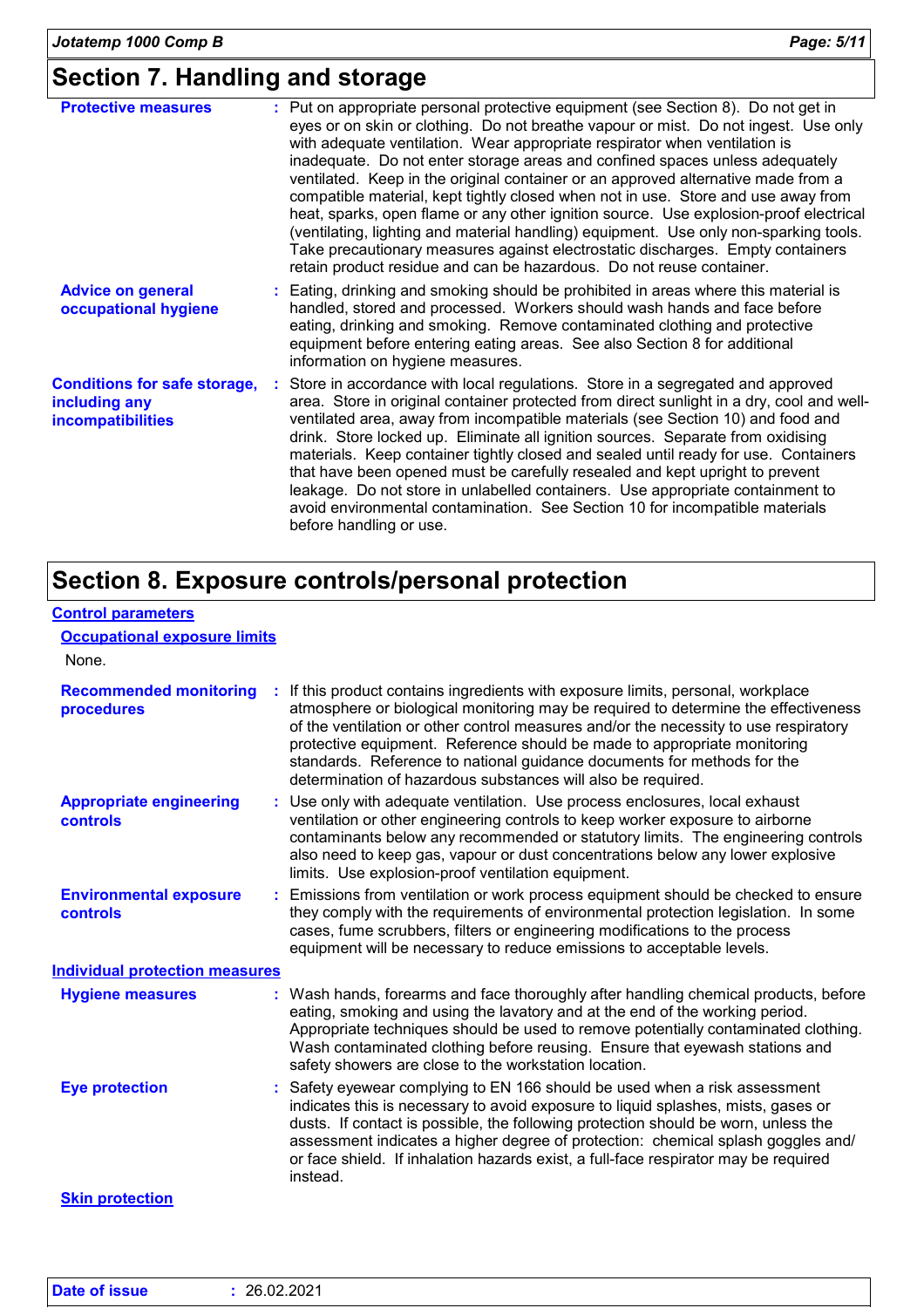## **Section 8. Exposure controls/personal protection**

| <b>Hand protection</b>        | : Chemical-resistant, impervious gloves complying with an approved standard should<br>be worn at all times when handling chemical products if a risk assessment indicates<br>this is necessary. Considering the parameters specified by the glove manufacturer,<br>check during use that the gloves are still retaining their protective properties. It<br>should be noted that the time to breakthrough for any glove material may be<br>different for different glove manufacturers. In the case of mixtures, consisting of<br>several substances, the protection time of the gloves cannot be accurately<br>estimated. |
|-------------------------------|---------------------------------------------------------------------------------------------------------------------------------------------------------------------------------------------------------------------------------------------------------------------------------------------------------------------------------------------------------------------------------------------------------------------------------------------------------------------------------------------------------------------------------------------------------------------------------------------------------------------------|
|                               | There is no one glove material or combination of materials that will give unlimited                                                                                                                                                                                                                                                                                                                                                                                                                                                                                                                                       |
|                               | resistance to any individual or combination of chemicals.                                                                                                                                                                                                                                                                                                                                                                                                                                                                                                                                                                 |
|                               | The breakthrough time must be greater than the end use time of the product.<br>The instructions and information provided by the glove manufacturer on use,<br>storage, maintenance and replacement must be followed.                                                                                                                                                                                                                                                                                                                                                                                                      |
|                               | Gloves should be replaced regularly and if there is any sign of damage to the glove<br>material.                                                                                                                                                                                                                                                                                                                                                                                                                                                                                                                          |
|                               | Always ensure that gloves are free from defects and that they are stored and used<br>correctly.                                                                                                                                                                                                                                                                                                                                                                                                                                                                                                                           |
|                               | The performance or effectiveness of the glove may be reduced by physical/chemical<br>damage and poor maintenance.                                                                                                                                                                                                                                                                                                                                                                                                                                                                                                         |
|                               | Barrier creams may help to protect the exposed areas of the skin but should not be<br>applied once exposure has occurred.                                                                                                                                                                                                                                                                                                                                                                                                                                                                                                 |
|                               | Wear suitable gloves tested to EN374.                                                                                                                                                                                                                                                                                                                                                                                                                                                                                                                                                                                     |
|                               | Recommended, gloves(breakthrough time) > 8 hours: butyl rubber                                                                                                                                                                                                                                                                                                                                                                                                                                                                                                                                                            |
| <b>Body protection</b>        | Personal protective equipment for the body should be selected based on the task<br>being performed and the risks involved and should be approved by a specialist<br>before handling this product. When there is a risk of ignition from static electricity,<br>wear anti-static protective clothing. For the greatest protection from static<br>discharges, clothing should include anti-static overalls, boots and gloves.                                                                                                                                                                                               |
| <b>Other skin protection</b>  | : Appropriate footwear and any additional skin protection measures should be<br>selected based on the task being performed and the risks involved and should be<br>approved by a specialist before handling this product.                                                                                                                                                                                                                                                                                                                                                                                                 |
| <b>Respiratory protection</b> | : Based on the hazard and potential for exposure, select a respirator that meets the<br>appropriate standard or certification. Respirators must be used according to a<br>respiratory protection program to ensure proper fitting, training, and other important<br>aspects of use.                                                                                                                                                                                                                                                                                                                                       |

## **Section 9. Physical and chemical properties**

| <b>Appearance</b>                               |    |                                                                   |
|-------------------------------------------------|----|-------------------------------------------------------------------|
| <b>Physical state</b>                           |    | $:$ Liquid.                                                       |
| <b>Colour</b>                                   |    | : Various                                                         |
| <b>Odour</b>                                    | ÷. | Characteristic.                                                   |
| <b>Odour threshold</b>                          |    | : Not available.                                                  |
| pH                                              |    | : Not applicable.                                                 |
| <b>Melting point</b>                            |    | : Not applicable.                                                 |
| <b>Boiling point</b>                            | ÷  | .owest known value: 220°C (428°F) (titanium tetraisopropanolate). |
| <b>Flash point</b>                              |    | Closed cup: $40^{\circ}$ C (104 $^{\circ}$ F)                     |
| <b>Burning time</b>                             |    | : Not applicable.                                                 |
| <b>Burning rate</b>                             |    | : Not applicable.                                                 |
| <b>Evaporation rate</b>                         |    | : Not available.                                                  |
| <b>Flammability (solid, gas)</b>                |    | : Not applicable.                                                 |
| Lower and upper explosive<br>(flammable) limits |    | : Not applicable.                                                 |
| <b>Vapour pressure</b>                          |    | $:$ Not available.                                                |
| <b>Vapour density</b>                           |    | Not available.                                                    |
| <b>Relative density</b>                         |    | : $0.996$ g/cm <sup>3</sup> @ 20 °C                               |
| <b>Solubility</b>                               |    | Insoluble in the following materials: cold water and hot water.   |

| Date of issue | : 26.02.2021 |
|---------------|--------------|
|               |              |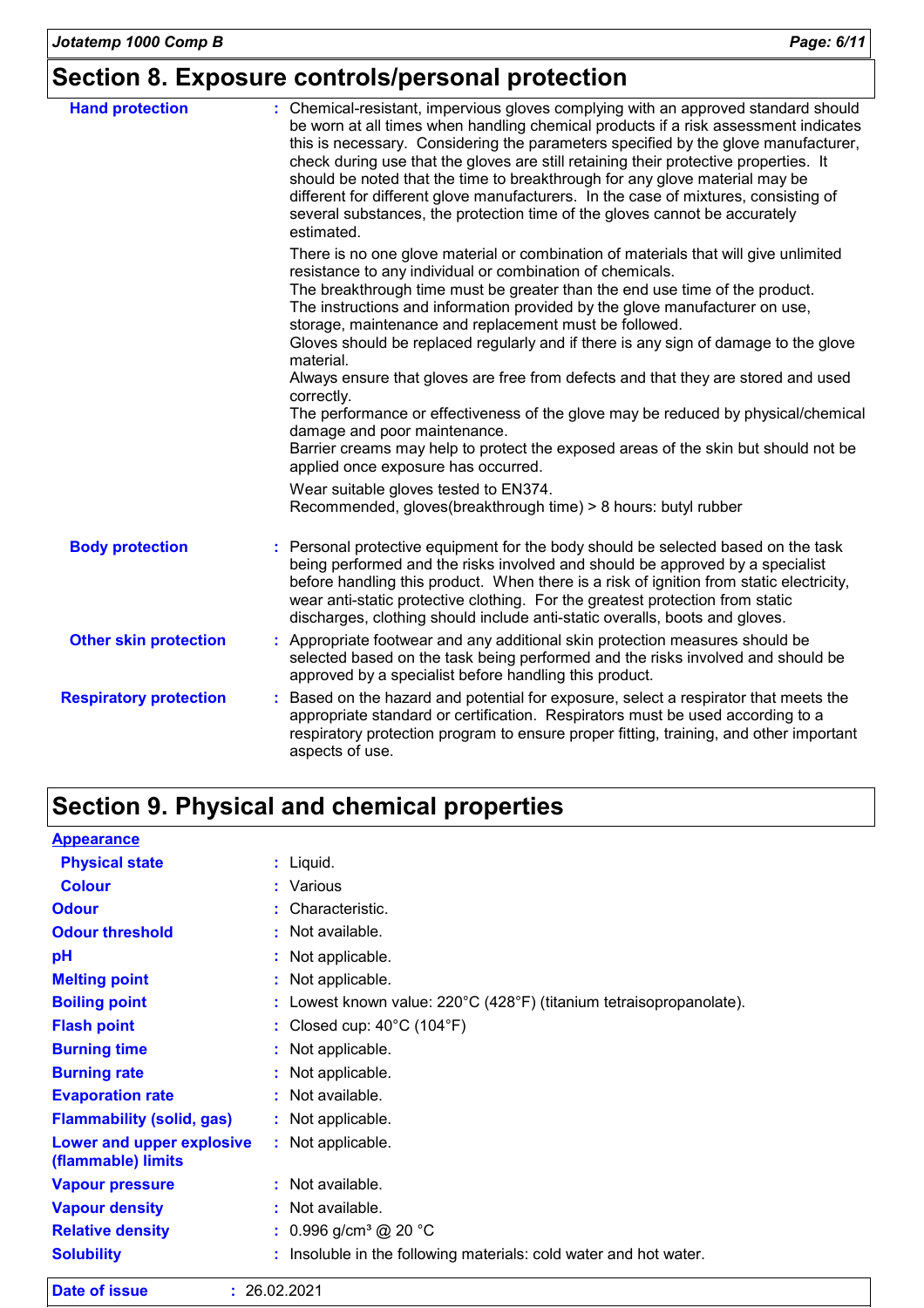## **Section 9. Physical and chemical properties**

| <b>Partition coefficient: n-</b><br>octanol/water | : Not available.                                                         |
|---------------------------------------------------|--------------------------------------------------------------------------|
| <b>Auto-ignition temperature</b>                  | : Not available.                                                         |
| <b>Decomposition temperature</b>                  | : Not available.                                                         |
| <b>SADT</b>                                       | $\therefore$ Not available.                                              |
| <b>Viscosity</b>                                  | : Kinematic (40°C): >0.205 cm <sup>2</sup> /s (>20.5 mm <sup>2</sup> /s) |

## **Section 10. Stability and reactivity**

| <b>Reactivity</b>                                      |  | : No specific test data related to reactivity available for this product or its ingredients.                                                                                 |
|--------------------------------------------------------|--|------------------------------------------------------------------------------------------------------------------------------------------------------------------------------|
| <b>Chemical stability</b>                              |  | : The product is stable.                                                                                                                                                     |
| <b>Possibility of hazardous</b><br><b>reactions</b>    |  | : Under normal conditions of storage and use, hazardous reactions will not occur.                                                                                            |
| <b>Conditions to avoid</b>                             |  | : Avoid all possible sources of ignition (spark or flame). Do not pressurise, cut, weld,<br>braze, solder, drill, grind or expose containers to heat or sources of ignition. |
| <b>Incompatible materials</b>                          |  | : Keep away from the following materials to prevent strong exothermic reactions:<br>oxidising agents, strong alkalis, strong acids.                                          |
| <b>Hazardous decomposition</b><br>products             |  | : Under normal conditions of storage and use, hazardous decomposition products<br>should not be produced.                                                                    |
| Fine dust clouds may form explosive mixtures with air. |  |                                                                                                                                                                              |

**Section 11. Toxicological information**

### **Information on toxicological effects**

### **Acute toxicity**

| <b>Product/ingredient name</b> | <b>⊟Result</b> | <b>Species</b> | <b>Dose</b> | <b>Exposure</b> |
|--------------------------------|----------------|----------------|-------------|-----------------|
| titanium tetrabutanolate       | LD50 Oral      | Rat            | 3122 mg/kg  |                 |

### **Irritation/Corrosion**

| <b>Product/ingredient name</b> | <b>Result</b>            | <b>Species</b>                       | <b>Score</b> | <b>Exposure</b>            | <b>Observation</b>       |
|--------------------------------|--------------------------|--------------------------------------|--------------|----------------------------|--------------------------|
| titanium tetrabutanolate       | Eyes - Irritant          | l Mammal -<br>species<br>unspecified |              |                            |                          |
|                                | Skin - Mild irritant     | l Mammal -<br>species<br>unspecified |              |                            |                          |
| titanium tetraisopropanolate   | Eyes - Moderate irritant | Rabbit                               |              | 24 hours 20<br>milligrams  | ٠                        |
|                                | Skin - Mild irritant     | Rabbit                               |              | 24 hours 500<br>milligrams | $\overline{\phantom{a}}$ |
|                                | Eyes - Mild irritant     | l Mammal -<br>species<br>unspecified |              |                            |                          |

### **Sensitisation**

Not available.

### **Mutagenicity**

Not available.

### **Carcinogenicity**

Not available.

### **Reproductive toxicity**

Not available.

### **Teratogenicity**

Not available.

### **Specific target organ toxicity (single exposure)**

|--|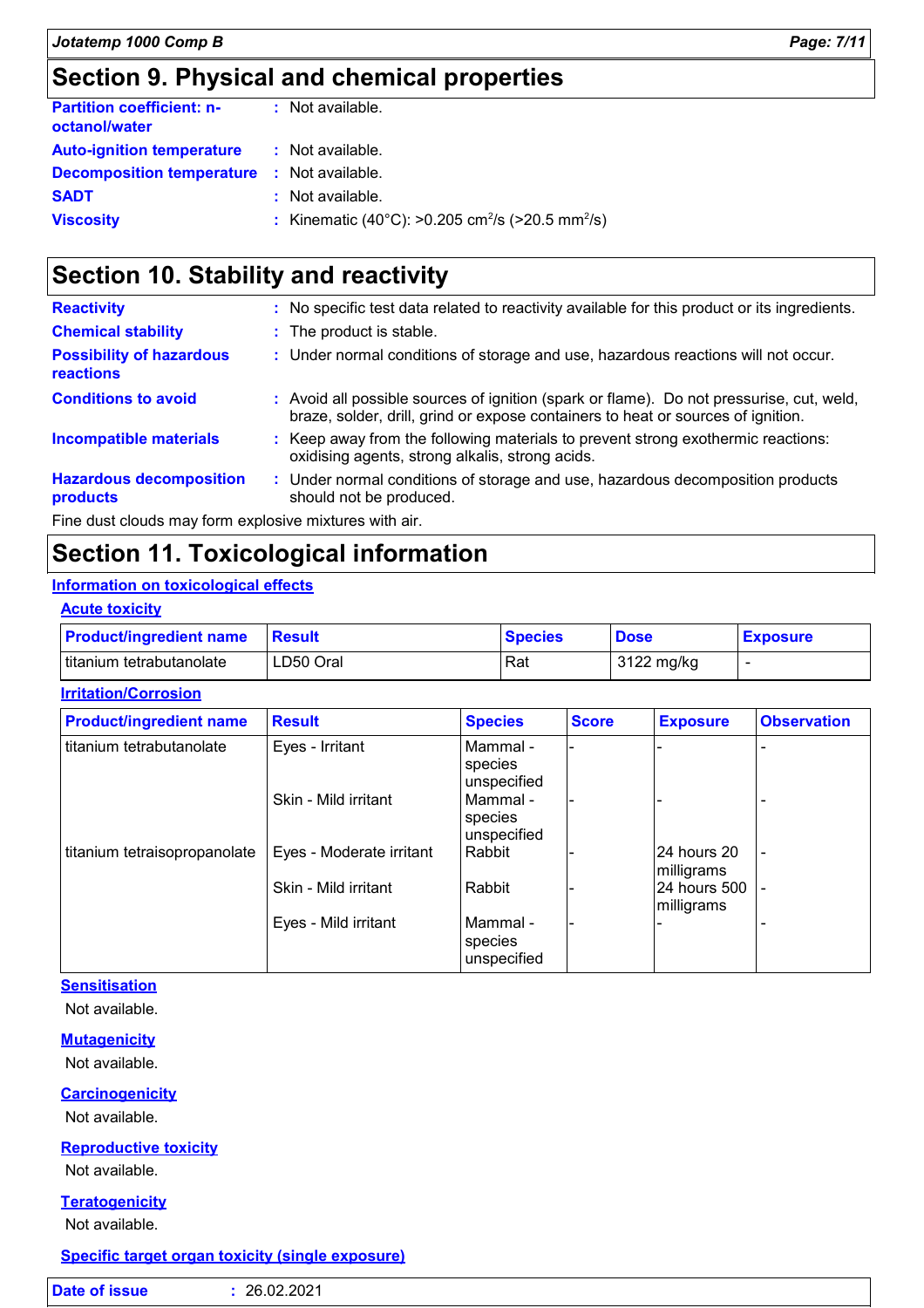## **Section 11. Toxicological information**

| <b>Name</b>                  | <b>Category</b>          | <b>Route of</b><br>exposure | <b>Target organs</b>                 |
|------------------------------|--------------------------|-----------------------------|--------------------------------------|
| l titanium tetrabutanolate   | Category 3               |                             | Respiratory tract<br>irritation      |
| titanium tetraisopropanolate | Category 3<br>Category 3 |                             | Narcotic effects<br>Narcotic effects |

### **Specific target organ toxicity (repeated exposure)**

Not available.

### **Aspiration hazard**

Not available.

| <b>Information on likely routes : Not available.</b><br>of exposure |                                                                        |
|---------------------------------------------------------------------|------------------------------------------------------------------------|
| <b>Potential acute health effects</b>                               |                                                                        |
| <b>Eye contact</b>                                                  | : Causes serious eye damage.                                           |
| <b>Inhalation</b>                                                   | : May cause drowsiness or dizziness. May cause respiratory irritation. |
| <b>Skin contact</b>                                                 | : Causes skin irritation.                                              |
| <b>Ingestion</b>                                                    | : No known significant effects or critical hazards.                    |

### **Symptoms related to the physical, chemical and toxicological characteristics**

| <b>Eye contact</b>  | : Adverse symptoms may include the following:<br>pain<br>watering<br>redness                                                                                                              |
|---------------------|-------------------------------------------------------------------------------------------------------------------------------------------------------------------------------------------|
| <b>Inhalation</b>   | : Adverse symptoms may include the following:<br>respiratory tract irritation<br>coughing<br>nausea or vomiting<br>headache<br>drowsiness/fatigue<br>dizziness/vertigo<br>unconsciousness |
| <b>Skin contact</b> | : Adverse symptoms may include the following:<br>pain or irritation<br>redness<br>blistering may occur                                                                                    |
| <b>Ingestion</b>    | : Adverse symptoms may include the following:<br>stomach pains                                                                                                                            |

| Delayed and immediate effects as well as chronic effects from short and long-term exposure |  |                                                     |
|--------------------------------------------------------------------------------------------|--|-----------------------------------------------------|
| <b>Short term exposure</b>                                                                 |  |                                                     |
| <b>Potential immediate</b><br>effects                                                      |  | $\therefore$ Not available.                         |
| <b>Potential delayed effects : Not available.</b>                                          |  |                                                     |
| Long term exposure                                                                         |  |                                                     |
| <b>Potential immediate</b><br><b>effects</b>                                               |  | : Not available.                                    |
| <b>Potential delayed effects : Not available.</b>                                          |  |                                                     |
| <b>Potential chronic health effects</b>                                                    |  |                                                     |
| Not available.                                                                             |  |                                                     |
| <b>General</b>                                                                             |  | : No known significant effects or critical hazards. |
| <b>Carcinogenicity</b>                                                                     |  | : No known significant effects or critical hazards. |
| <b>Mutagenicity</b>                                                                        |  | : No known significant effects or critical hazards. |
| <b>Teratogenicity</b>                                                                      |  | : No known significant effects or critical hazards. |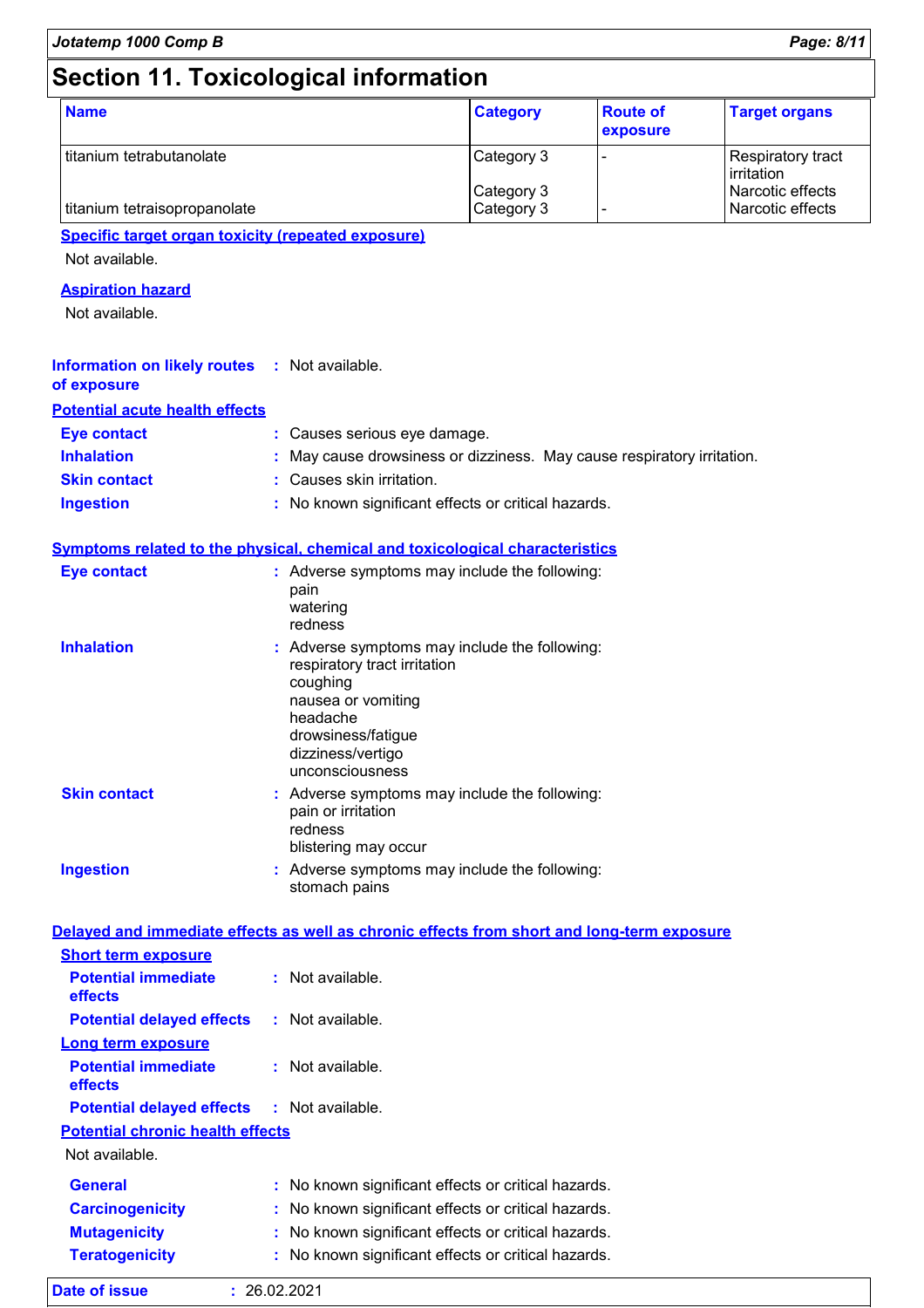## **Section 11. Toxicological information**

- **Developmental effects :** No known significant effects or critical hazards.
- **Fertility effects :** No known significant effects or critical hazards.

### **Numerical measures of toxicity**

**Acute toxicity estimates**

Not available.

## **Section 12. Ecological information**

### **Toxicity**

Not available.

## **Persistence/degradability**

Not available.

### **Bioaccumulative potential**

Not available.

| <b>Mobility in soil</b><br><b>Soil/water partition</b><br><b>coefficient (Koc)</b> | : Not available.                                    |
|------------------------------------------------------------------------------------|-----------------------------------------------------|
| <b>Other adverse effects</b>                                                       | : No known significant effects or critical hazards. |

## **Section 13. Disposal considerations**

| <b>Disposal methods</b> | : The generation of waste should be avoided or minimised wherever possible.<br>Disposal of this product, solutions and any by-products should at all times comply<br>with the requirements of environmental protection and waste disposal legislation<br>and any regional local authority requirements. Dispose of surplus and non-<br>recyclable products via a licensed waste disposal contractor. Waste should not be<br>disposed of untreated to the sewer unless fully compliant with the requirements of<br>all authorities with jurisdiction. Waste packaging should be recycled. Incineration or<br>landfill should only be considered when recycling is not feasible. This material and<br>its container must be disposed of in a safe way. Care should be taken when<br>handling emptied containers that have not been cleaned or rinsed out. Empty<br>containers or liners may retain some product residues. Vapour from product<br>residues may create a highly flammable or explosive atmosphere inside the<br>container. Do not cut, weld or grind used containers unless they have been cleaned<br>thoroughly internally. Avoid dispersal of spilt material and runoff and contact with |
|-------------------------|--------------------------------------------------------------------------------------------------------------------------------------------------------------------------------------------------------------------------------------------------------------------------------------------------------------------------------------------------------------------------------------------------------------------------------------------------------------------------------------------------------------------------------------------------------------------------------------------------------------------------------------------------------------------------------------------------------------------------------------------------------------------------------------------------------------------------------------------------------------------------------------------------------------------------------------------------------------------------------------------------------------------------------------------------------------------------------------------------------------------------------------------------------------------------------------------------------|
|                         | soil, waterways, drains and sewers.                                                                                                                                                                                                                                                                                                                                                                                                                                                                                                                                                                                                                                                                                                                                                                                                                                                                                                                                                                                                                                                                                                                                                                    |

## **Section 14. Transport information**

**Transport within user's premises:** always transport in closed containers that are upright and secure. Ensure that persons transporting the product know what to do in the event of an accident or spillage.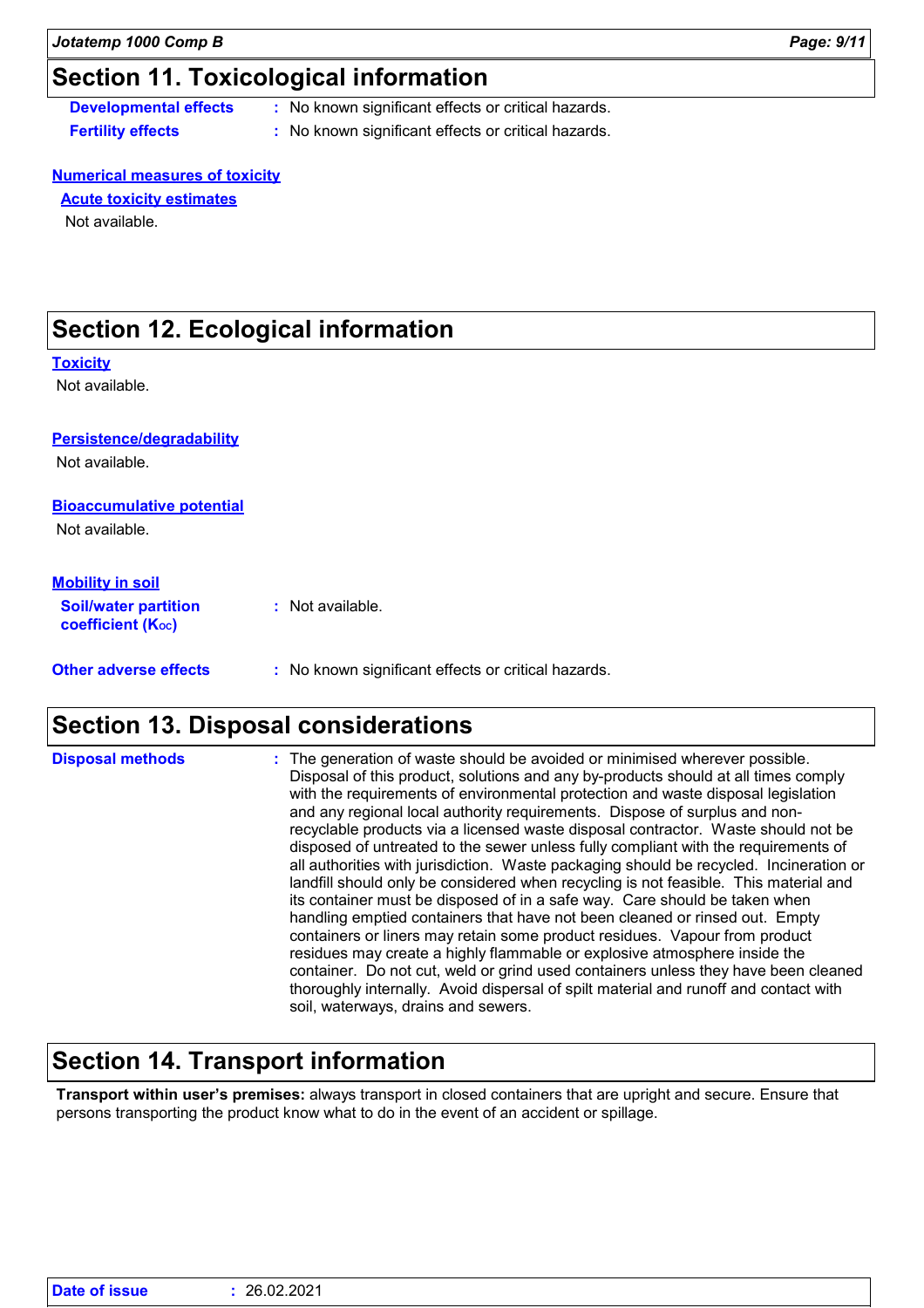## **Section 14. Transport information**

|                                           | <b>UN</b>                                                                                                                                                                                                                       | <b>IMDG</b>                                                                                                                                                                                                                     | <b>IATA</b>                                                                                                                                                                                                                     |
|-------------------------------------------|---------------------------------------------------------------------------------------------------------------------------------------------------------------------------------------------------------------------------------|---------------------------------------------------------------------------------------------------------------------------------------------------------------------------------------------------------------------------------|---------------------------------------------------------------------------------------------------------------------------------------------------------------------------------------------------------------------------------|
| <b>UN number</b>                          | <b>UN1993</b>                                                                                                                                                                                                                   | <b>UN1993</b>                                                                                                                                                                                                                   | <b>UN1993</b>                                                                                                                                                                                                                   |
| <b>UN proper</b><br>shipping name         | Flammable liquid, n.o.s.<br>(titanium tetrabutanolate,<br>butan-1-ol)                                                                                                                                                           | Flammable liquid, n.o.s.<br>(titanium tetrabutanolate,<br>butan-1-ol)                                                                                                                                                           | Flammable liquid, n.o.s.<br>(titanium tetrabutanolate,<br>butan-1-ol)                                                                                                                                                           |
| <b>Transport hazard</b><br>class(es)      | 3                                                                                                                                                                                                                               | 3                                                                                                                                                                                                                               | 3                                                                                                                                                                                                                               |
| <b>Packing group</b>                      | $\mathbf{III}$                                                                                                                                                                                                                  | III                                                                                                                                                                                                                             | III                                                                                                                                                                                                                             |
| <b>Environmental</b><br>hazards           | No.                                                                                                                                                                                                                             | No.                                                                                                                                                                                                                             | No.                                                                                                                                                                                                                             |
| <b>Special</b><br>precautions for<br>user | Transport within user's<br>premises: always transport in<br>closed containers that are<br>upright and secure. Ensure<br>that persons transporting the<br>product know what to do in the<br>event of an accident or<br>spillage. | Transport within user's<br>premises: always transport in<br>closed containers that are<br>upright and secure. Ensure<br>that persons transporting the<br>product know what to do in the<br>event of an accident or<br>spillage. | Transport within user's<br>premises: always transport in<br>closed containers that are<br>upright and secure. Ensure<br>that persons transporting the<br>product know what to do in the<br>event of an accident or<br>spillage. |
| <b>Additional</b><br>information          |                                                                                                                                                                                                                                 | <b>Emergency schedules F-E,</b><br>$S-E$                                                                                                                                                                                        |                                                                                                                                                                                                                                 |
| <b>ADR / RID</b>                          | : Tunnel restriction code: (D/E)<br>Hazard identification number: 30                                                                                                                                                            |                                                                                                                                                                                                                                 |                                                                                                                                                                                                                                 |

## **Section 15. Regulatory information**

**Safety, health and environmental regulations specific for the product:**

### **Law of the People's Republic of China on the Prevention and Control of Occupational Diseases**

Regulations on the Control over Safety of Dangerous Chemicals

Measures for Environmental Management of New Chemical Substances

Law of the People's Republic of China on the Prevention and Control of Environment Pollution Caused by Solid Wastes Safety regulations for the use of chemicals in the workplace

General Rule for Classification and Hazard Communication of Chemicals

Classification and code of dangerous goods

### **List of Goods banned for Importing**

None of the components are listed.

### **List of Goods banned for Exporting**

None of the components are listed.

### **List of Toxic Chemicals Severely Restricted for Importing & Exporting by China**

None of the components are listed.

## **Section 16. Other information**

**History**

**Date of printing :**

26.02.2021

| Date of issue | : 26.02.2021 |
|---------------|--------------|
|---------------|--------------|